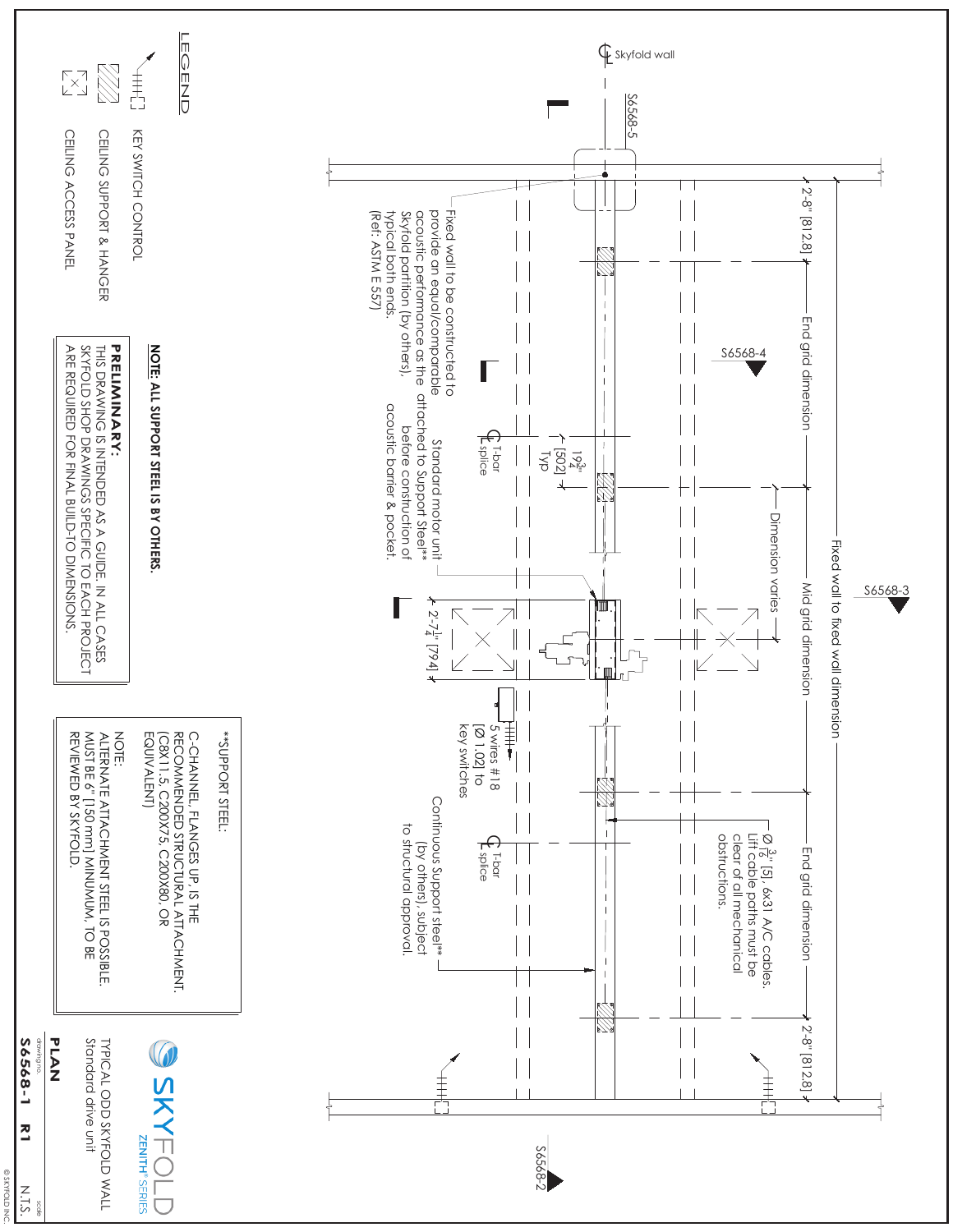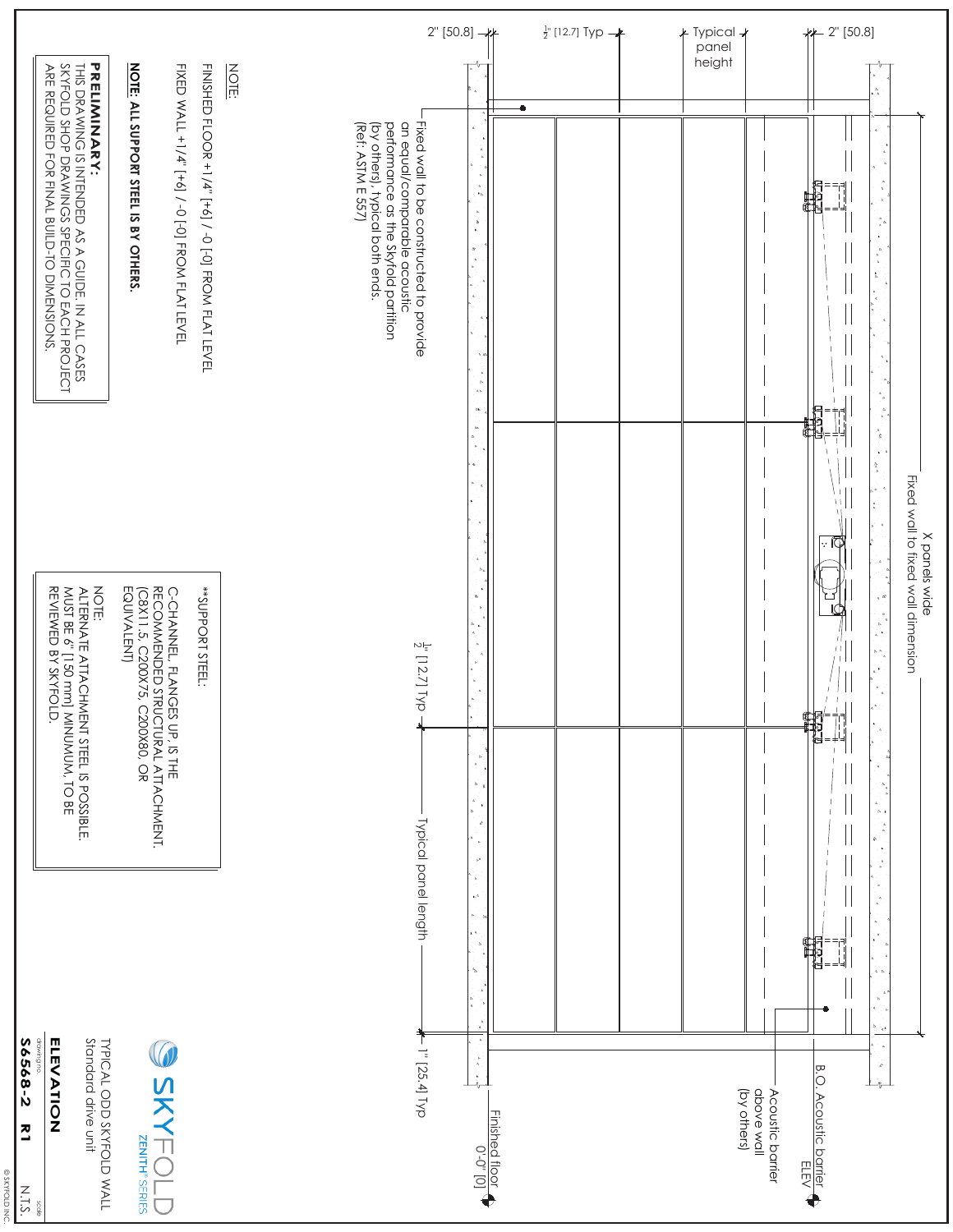Standard motor unit & ceiling supports to be attached to Support steel\*\* before construction of acoustic barrier & pocket.



\*\*SUPPORT STEEL:

C-CHANNEL, FLANGES UP, IS THE RECOMMENDED STRUCTURAL ATTACHMENT. (C8X11.5, C200X75, C200X80, OR EQUIVALENT)

NOTE:

ALTERNATE ATTACHMENT STEEL IS POSSIBLE. MUST BE 6" [150 mm] MINUMUM, TO BE REVIEWED BY SKYFOLD.

**NOTE: ALL SUPPORT STEEL IS BY OTHERS.**

#### **PRELIMINARY:**

THIS DRAWING IS INTENDED AS A GUIDE. IN ALL CASES SKYFOLD SHOP DRAWINGS SPECIFIC TO EACH PROJECT ARE REQUIRED FOR FINAL BUILD-TO DIMENSIONS.



Standard drive unit TYPICAL ODD SKYFOLD WALL

### **SECTION: WALL UP**

drawing no. Scale is a set of the scale scale in the scale scale N.T.S. **S6568-3 R1** © SKYFOLD INC.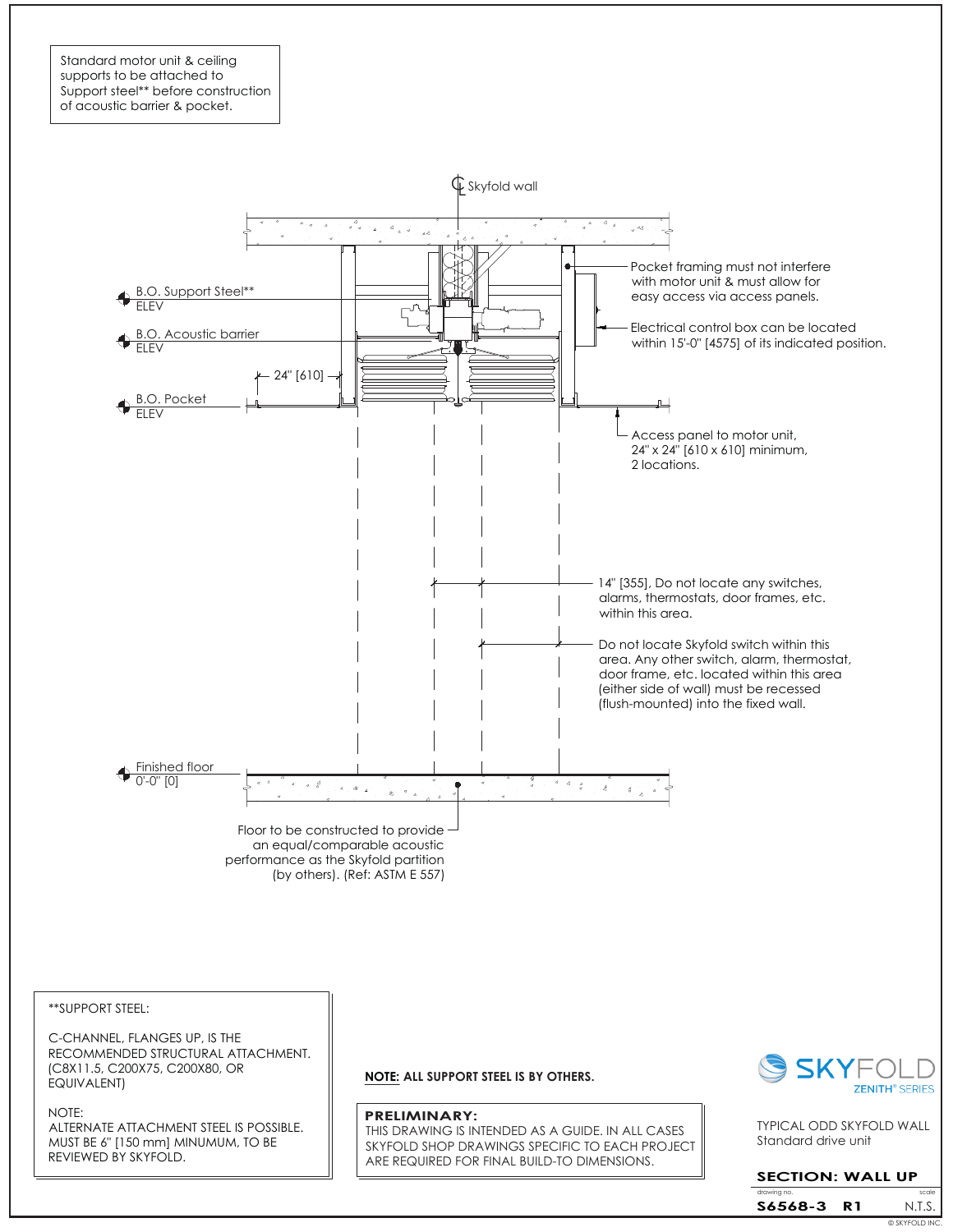Standard motor unit & ceiling supports to be attached to Support steel\*\* before construction of acoustic barrier & pocket.



\*\*SUPPORT STEEL:

C-CHANNEL, FLANGES UP, IS THE RECOMMENDED STRUCTURAL ATTACHMENT. (C8X11.5, C200X75, C200X80, OR EQUIVALENT)

NOTE: ALTERNATE ATTACHMENT STEEL IS POSSIBLE. MUST BE 6" [150 mm] MINUMUM, TO BE REVIEWED BY SKYFOLD.

### **NOTE: ALL SUPPORT STEEL IS BY OTHERS.**

#### **PRELIMINARY:**

THIS DRAWING IS INTENDED AS A GUIDE. IN ALL CASES SKYFOLD SHOP DRAWINGS SPECIFIC TO EACH PROJECT ARE REQUIRED FOR FINAL BUILD-TO DIMENSIONS.



Standard drive unit TYPICAL ODD SKYFOLD WALL

# **SECTION: WALL DOWN**

drawing N.T.S. **S6568-4 R1** © SKYFOLD INC.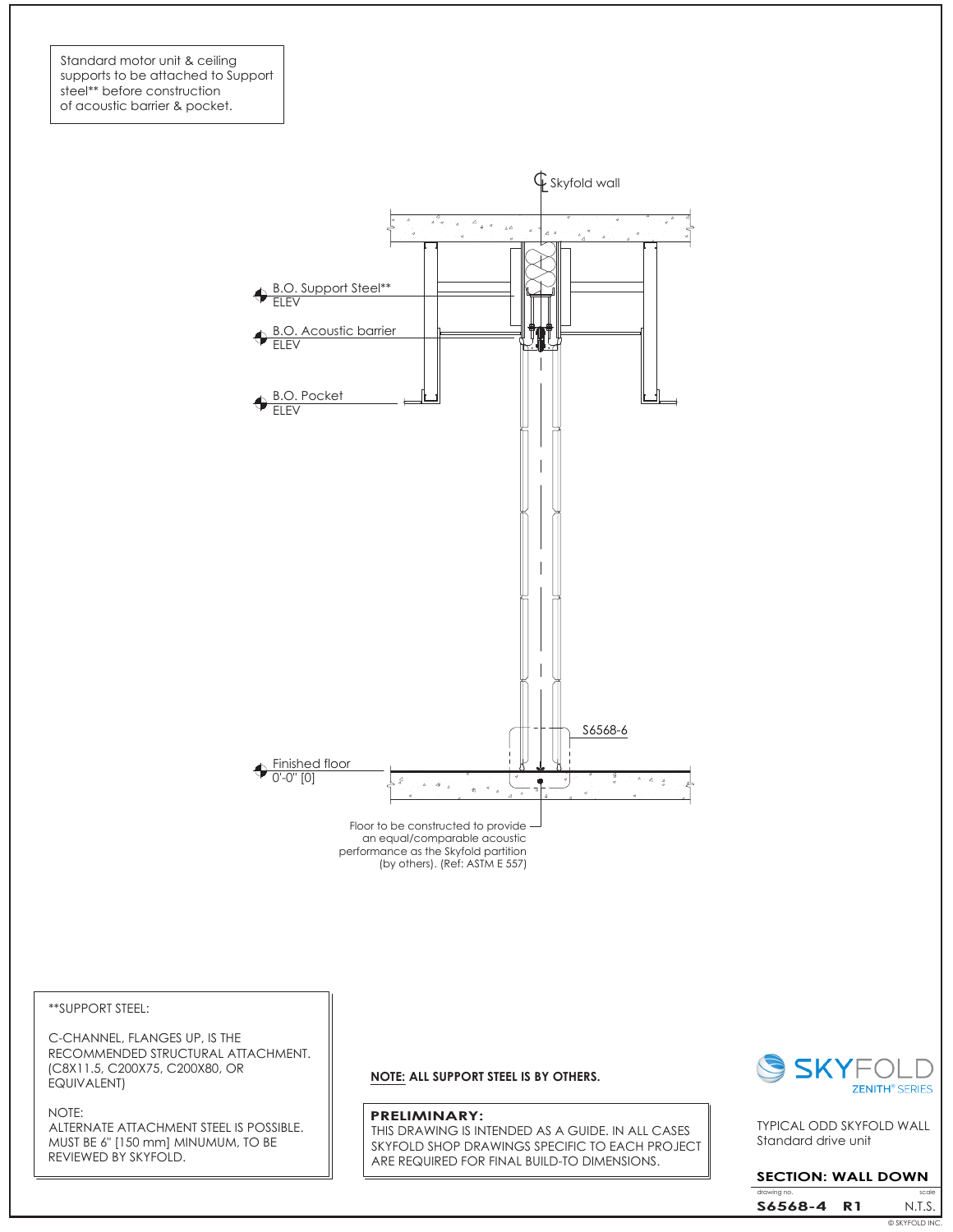

**PRELIMINARY:** THIS DRAWING IS INTENDED AS A GUIDE. IN ALL CASES SKYFOLD SHOP DRAWINGS SPECIFIC TO EACH PROJECT ARE REQUIRED FOR FINAL BUILD-TO DIMENSIONS.



Standard drive unit TYPICAL ODD SKYFOLD WALL

## **END SEAL DETAIL**

| drawing no. |     | scale          |
|-------------|-----|----------------|
| S6568-5     | R 1 | N.T.S.         |
|             |     | © SKYFOLD INC. |